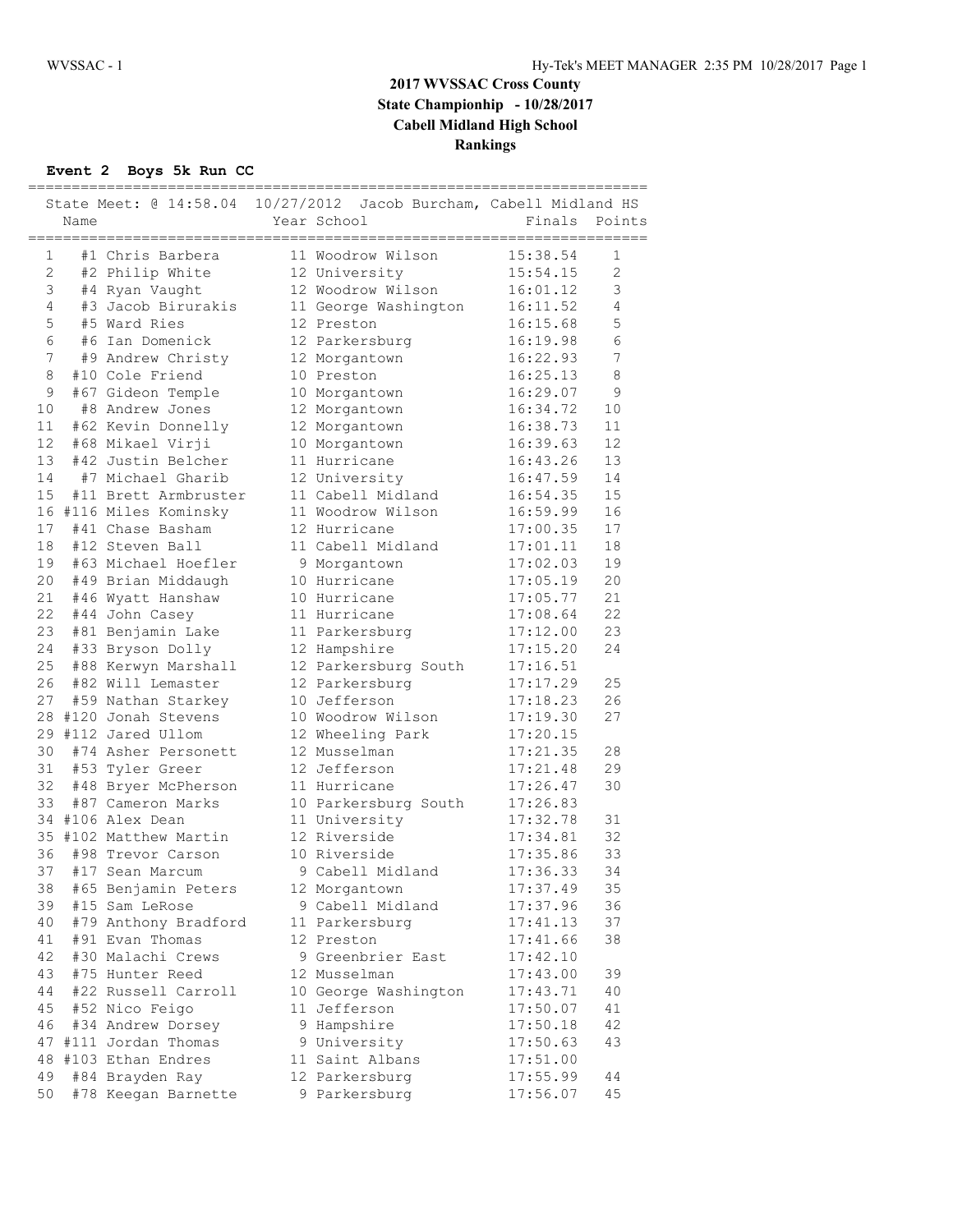## **2017 WVSSAC Cross County State Championhip - 10/28/2017 Cabell Midland High School Rankings**

### **....Event 2 Boys 5k Run CC**

| 51          |  | #69 Samuel Garrett                          |  | 12 Musselman                                                                                        | 17:56.26                 | 46 |  |  |  |  |
|-------------|--|---------------------------------------------|--|-----------------------------------------------------------------------------------------------------|--------------------------|----|--|--|--|--|
|             |  | 52 #110 Nicholas Summerlin                  |  | 12 University                                                                                       | 17:58.90                 | 47 |  |  |  |  |
| 53          |  | #20 Will Turman                             |  | 10 Cabell Midland                                                                                   | 18:01.01                 | 48 |  |  |  |  |
|             |  | 54 #109 Aidan Palmer                        |  | 9 University                                                                                        | 18:01.20                 | 49 |  |  |  |  |
|             |  | 55 #107 Nathaniel Edwards                   |  | 11 University 18:03.42                                                                              |                          | 50 |  |  |  |  |
| 56          |  | #90 Trey Smith-Tatham                       |  | 10 Preston                                                                                          | 18:06.72<br>18:10.12     | 51 |  |  |  |  |
| 57          |  | #83 Devin Ours                              |  | 12 Parkersburg                                                                                      |                          | 52 |  |  |  |  |
|             |  | 58 #117 Brennen McGinnis                    |  | 9 Woodrow Wilson 18:10.12                                                                           |                          | 53 |  |  |  |  |
| 59          |  | #89 Daniel Barker                           |  | 9 Preston                                                                                           | 18:15.66                 | 54 |  |  |  |  |
| 60          |  | #92 Hayden Thomas                           |  | 10 Preston                                                                                          | $18:18.31$<br>$18:18.99$ | 55 |  |  |  |  |
| 61          |  | #31 Lance Blye                              |  | 12 Hampshire                                                                                        |                          | 56 |  |  |  |  |
| 62          |  | #38 Travis Marple                           |  | 11 Hampshire 18:20.19                                                                               |                          | 57 |  |  |  |  |
| 63          |  | #56 Cameron Jennings<br>#55 Vincent Herrell |  | 9 Jefferson                                                                                         | 18:20.51                 | 58 |  |  |  |  |
| 64          |  |                                             |  | 11 Jefferson                                                                                        | 18:22.47                 | 59 |  |  |  |  |
| 65          |  | #36 Colton Kile                             |  | 10 Hampshire                                                                                        | 18:27.15                 | 60 |  |  |  |  |
| 66          |  | #60 Josh Barnes                             |  | 12 Martinsburg                                                                                      | 18:30.56                 |    |  |  |  |  |
| 67          |  | #19 Kaden Salmons                           |  | 12 marc-<br>10 Cabell Midland<br>11 Diverside                                                       | 18:32.59                 | 61 |  |  |  |  |
| 68          |  | #95 Shawn Basham                            |  | 11 Riverside                                                                                        | 18:34.02                 | 62 |  |  |  |  |
| 69          |  | #93 Wyatt Wolfe                             |  | 10 Preston                                                                                          | 18:36.65                 | 63 |  |  |  |  |
| 70          |  | #73 Evan Penrose                            |  | 12 Musselman                                                                                        | 18:39.80<br>18:46.61     | 64 |  |  |  |  |
| 71          |  | #40 William Saville                         |  | 9 Hampshire                                                                                         |                          | 65 |  |  |  |  |
| 72          |  | #71 Cole Kleppner 12 Musselman              |  |                                                                                                     | 18:51.18                 | 66 |  |  |  |  |
| 73          |  | #47 Cole Jackson                            |  | 12 Hurricane                                                                                        | 18:53.11                 | 67 |  |  |  |  |
|             |  | 74 #119 David Ricottelli                    |  |                                                                                                     |                          | 68 |  |  |  |  |
| 75          |  | #18 Ben Parker                              |  | 10 Woodrow Wilson 18:55.81<br>9 Cabell Midland 18:59.20                                             |                          | 69 |  |  |  |  |
| 76          |  | #39 Austin Ramsey                           |  | 9 Hampshire 19:02.03                                                                                |                          | 70 |  |  |  |  |
| 77          |  | #57 Cole Kinsler                            |  | 10 Jefferson                                                                                        | 19:07.63<br>19:08.27     | 71 |  |  |  |  |
| 78          |  | #54 Michael Henriquez                       |  | 11 Jefferson                                                                                        |                          | 72 |  |  |  |  |
|             |  | 79 #104 Zane Braithwaite                    |  | 11 Spring Mills 19:18.40                                                                            |                          |    |  |  |  |  |
| 80          |  | #24 Nadeem Jones                            |  | 10 George Washington 19:27.08                                                                       |                          | 73 |  |  |  |  |
|             |  |                                             |  |                                                                                                     |                          | 74 |  |  |  |  |
|             |  |                                             |  | 81 #28 John Ward 9 George Washington 19:28.13<br>82 #118 Andrew Randolph 12 Woodrow Wilson 19:37.33 |                          | 75 |  |  |  |  |
| 83          |  | #25 Jared Martin                            |  | 9 George Washington                                                                                 | 19:42.95                 | 76 |  |  |  |  |
|             |  | 84 #100 Trenton Green                       |  | 9 Riverside                                                                                         | 19:44.07                 | 77 |  |  |  |  |
| 85          |  | #99 Robert Carter                           |  | .<br>11 Riverside                                                                                   | 19:50.01                 | 78 |  |  |  |  |
| 86          |  | #94 Justin Bailey 12 Riverside              |  |                                                                                                     | 20:01.92                 | 79 |  |  |  |  |
| 87          |  | #97 Jaden Booker                            |  | 9 Riverside 20:19.02<br>11 George Washington 21:05.40                                               |                          | 80 |  |  |  |  |
| 88          |  | #23 Nick Ingold                             |  |                                                                                                     |                          | 81 |  |  |  |  |
| 89          |  | #29 Ian Wilson                              |  | 9 George Washington 21:05.52                                                                        |                          | 82 |  |  |  |  |
| 90          |  | #72 Isaac McCarthy                          |  | 9 Musselman                                                                                         | 21:32.39                 | 83 |  |  |  |  |
| 91          |  | #70 Noe Heredia                             |  | 12 Musselman                                                                                        | 21:58.95                 | 84 |  |  |  |  |
|             |  |                                             |  |                                                                                                     |                          |    |  |  |  |  |
| Team Scores |  |                                             |  |                                                                                                     |                          |    |  |  |  |  |
|             |  |                                             |  |                                                                                                     |                          |    |  |  |  |  |

| Rank Team |  | $1 \t2 \t3 \t4 \t5 \t\star 6 \t\star 7 \t\star 8$ |  |  |  | $\star$ 9 |
|-----------|--|---------------------------------------------------|--|--|--|-----------|
|           |  |                                                   |  |  |  |           |